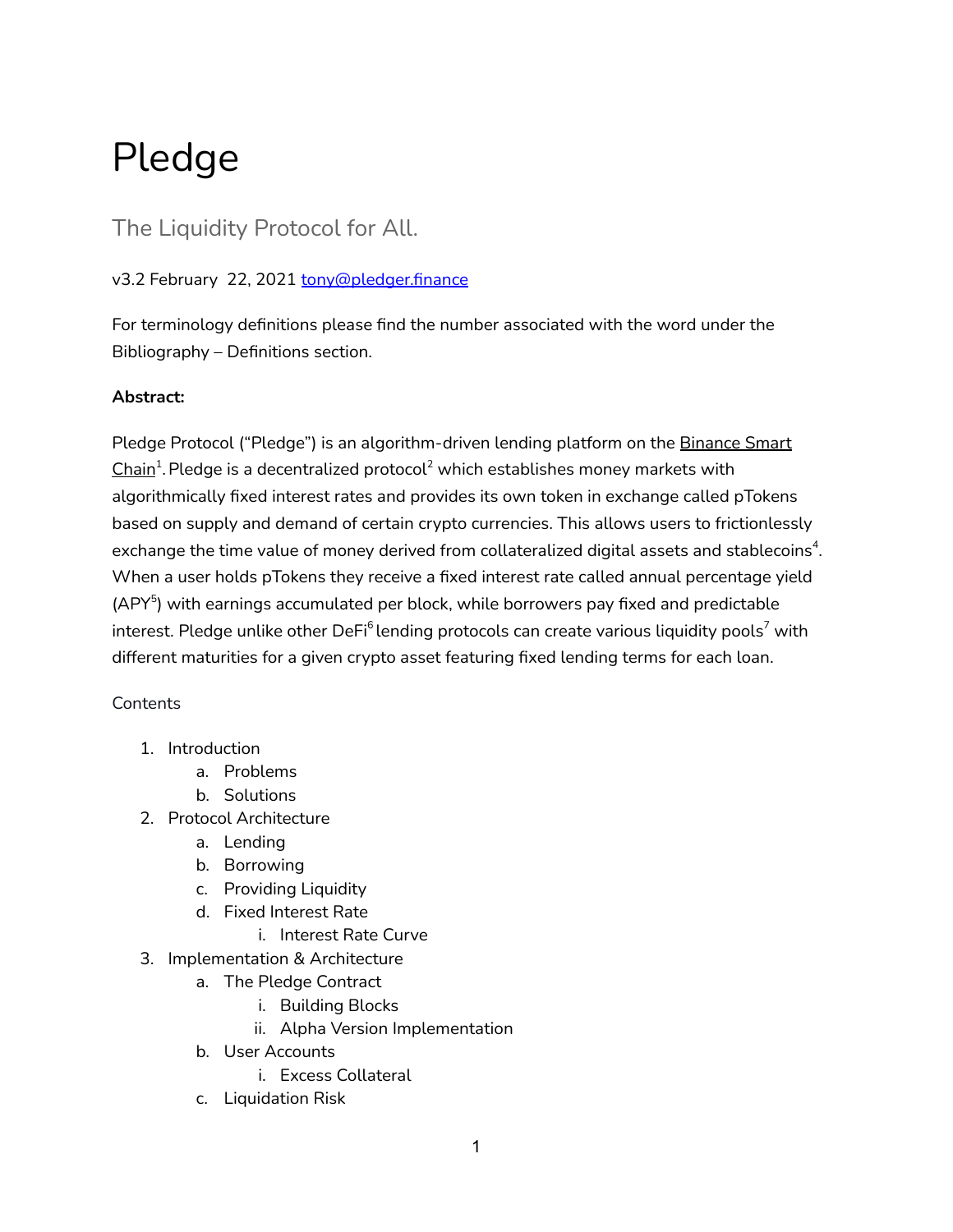- i. Liquidating Cash Token Balances
- ii. Liquidating pTokens Balance
- d. Governance
- 4. Conclusion
- 5. Bibliography
	- a. References
	- b. Definitions

# **Introduction**

The Pledge Protocol is designed to enable a fully decentralized marketplace for fixed-rate lending/borrowing on [Binance](https://www.binance.org/en/smartChain) Smart Chain. The Pledge Protocol is inspired by Maker Dao[1] and Compound[2].

### Problems

Current Problems with Centralized Finance

Although DeFi is still in its early years, DeFi Markets offers a breadth of new advantages over Traditional Finance Markets and CeFi<sup>8</sup> Centralized Crypto Finance markets. Traditional finance markets are financial institutions like banks or peer to peer lenders that provide lending services seen today on US stock markets such as Repos, CDs and Treasury Bills or personal finance such as Car Loans and Mortgages.

Similarly, Ce-Fi or Centralized Finance are essentially crypto banks that centralize the crypto currency trades and funds are managed by specifically running the central exchange, this means you don't own your private key to access your wallet. While both traditional and Ce-Fi financial markets work fine, they are imperfect in their transitions for users. They are susceptible to getting hacked, malicious intent in the form of bad loan agreements, high transactional fees(capital gains tax but should leave out as it implies skirting authority), instant liquidation delays and long due diligence processes such as KYC $^{\circ}$  to name a few.

What is DeFi?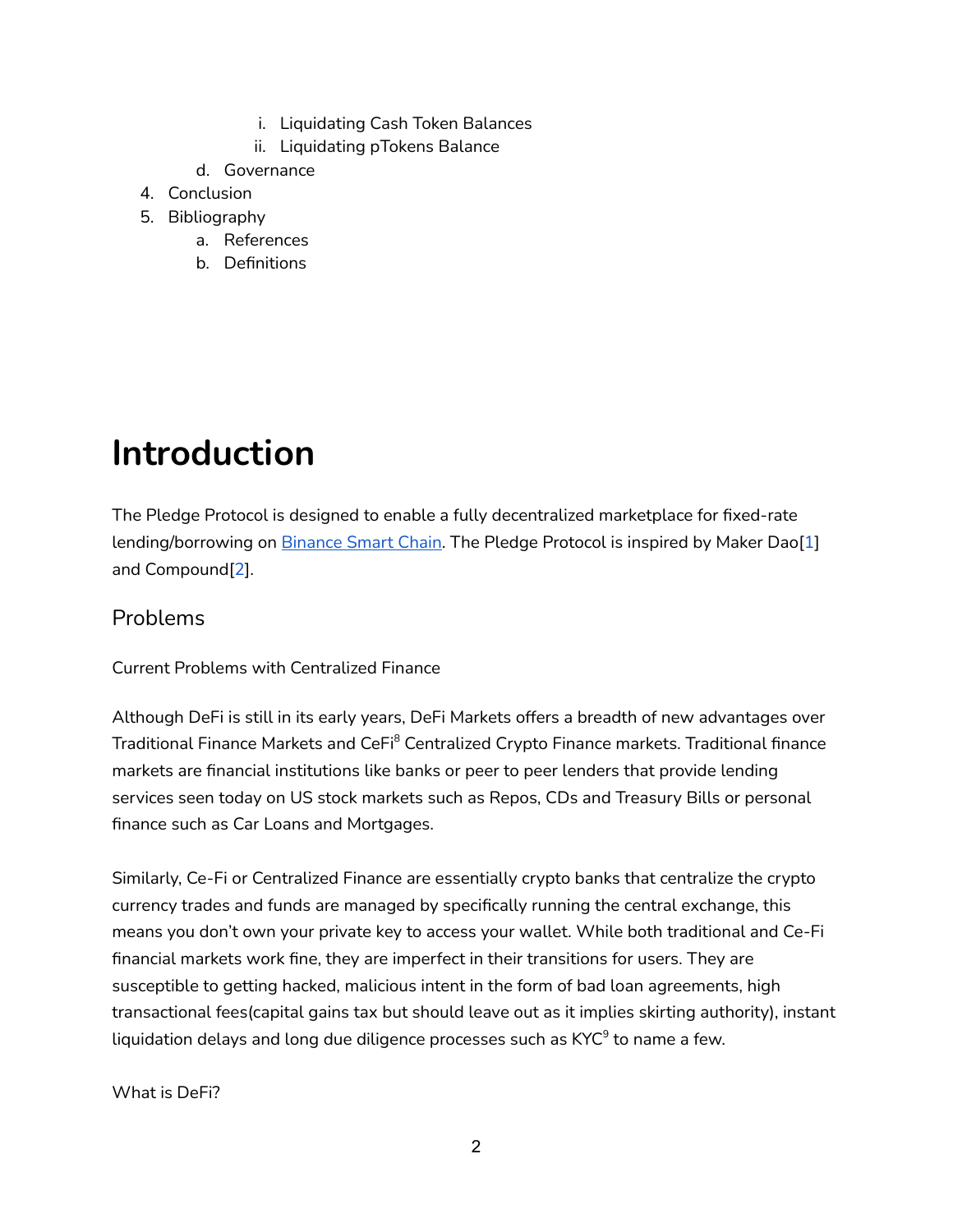DeFi or Decentralized finance is a blockchain-based form of finance that does not rely on central financial intermediaries such as brokerages, exchanges, or banks to offer traditional financial instruments; and instead, utilizes smart contracts $^{\rm 10}$  on blockchains, the most common being Ethereum. DeFi lending allows users to become lenders or borrowers in a completely decentralized and permissionless way while maintaining full custody over their coins. Defi Lending is based on smart contracts that run on open blockchains predominately Ethereum. This is why DeFi lending in contrast to CeFi lending is accessible to everyone without a need of providing your personal details or trusting someone else to hold your funds. $^8\,$  The rapid expansion of Decentralized Finance (or simply DeFi) is committed to building open financial services on blockchain networks, aiming at creating an open-source, permissionless, and transparent financial service ecosystem available to everyone without central authority.

Instead of relying upon those centralized financial institutions as intermediaries, DeFi applications are deployed on top of blockchain networks, using infrastructure that distributes data and value across a network of computers. Users can subvert legacy central-entity-controlled business models, which are slow, costly and restrictive with credit permissions.

#### DeFi Market Problems

Now even in the DeFi market there are different platforms to choose from each with their own merits and limits. Many available DeFi lending company protocols only feature floating rate loans mainly marketed towards crypto traders whose interest to participate are focused on short term day trades. However a missing component of the current DeFi ecosystem is a fixed-rate, fixed-term financing market, a fixed rate financial market is the most common type of traditional financing market. The US traditional fixed income markets are the largest in the world, comprising about 40.0% of the \$114 trillion securities outstanding across the globe, or \$46 trillion (as of 2Q20)[\[3\]](https://www.sifma.org/resources/research/research-quarterly-fixed-income-issuance-and-trading-fourth-quarter-2020/).

Furthermore, while it is true that Ethereum is the largest DeFi platform for smart contracts and is secure, it suffers in its ability to scale as more companies utilize the blockchain for Ethereum mining computational power. Ethereum currently only supports 15 transactions per second, this becomes a limiting factor when it comes to onboarding millions of new users and launching many more decentralized applications. As more transactions happen, gas prices,(the network fee every Ethereum user must pay to earn an Ethereum coin) is highly variable, often rising enormously and creating expensive fees to generate more Ethereum coins.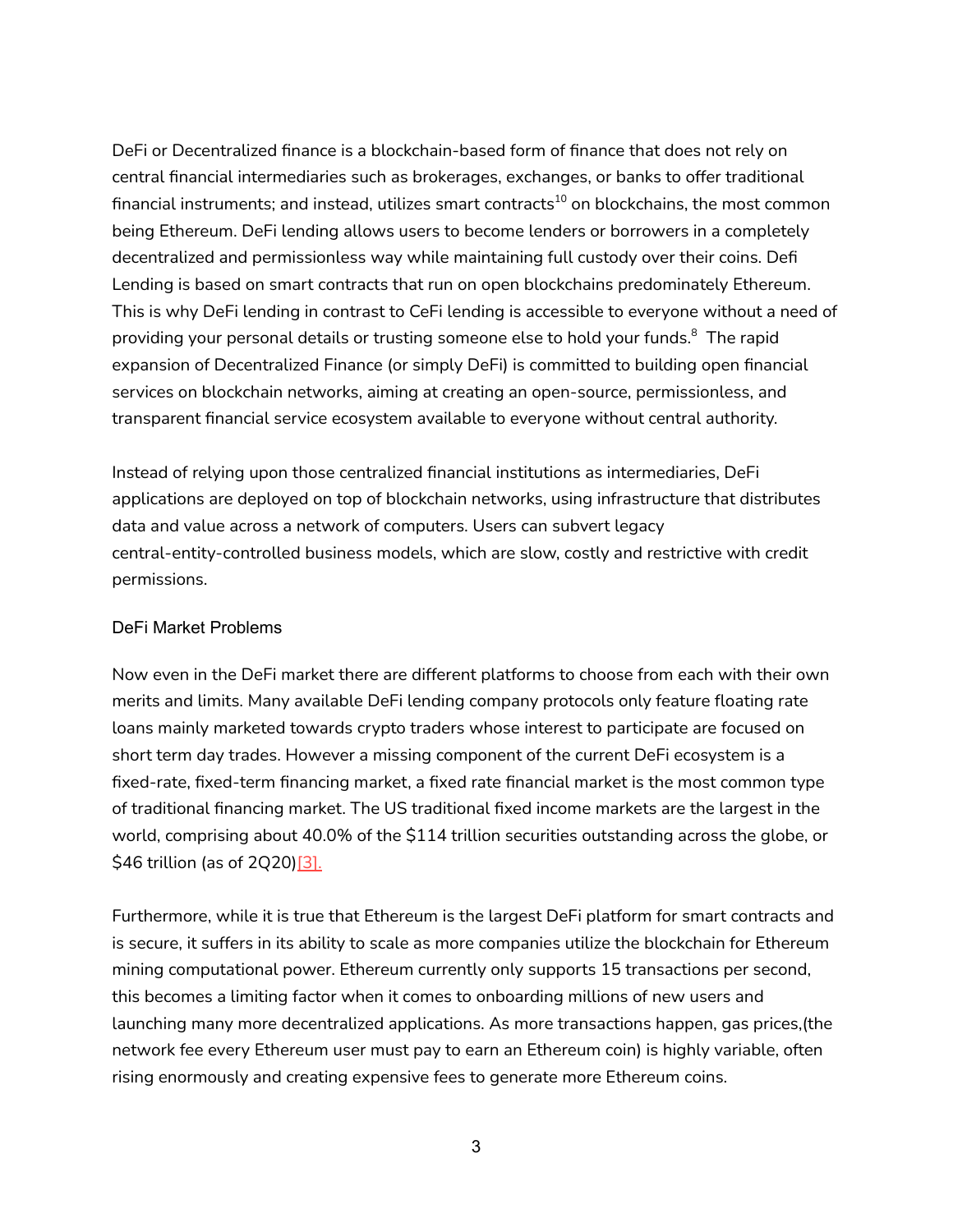#### Solution - What makes Pledge different

While Pledge is not one of the first DeFi lending protocols, it has been able to learn from existing DeFi boom and bust environments over the past 5 years. Unlike most DeFi lending protocols, Pledge is not based on Ethereum but on Binance Smart Chain. Pledge utilizes the Binance Smart Chain for fast, low-cost transactions while accessing a deep network of wrapped tokens and liquidity. Although Binance Smart Chain is a smaller smart contract DeFi ecosystem than Ethereum, it offers some advantages namely its block time and gas limits per block are better optimized than Ethereum's.

Furthermore, Pledge's goals are different, Pledge aims to be the crypto-asset lending platform for non-traders. Pledge answers the need for longer-term financing in real world applications, mainly serving crypto-asset holders to diversify their portfolio with non-crypto assets, e.g., real estate, without the friction of adjusting existing positions.

Crypto asset holders in need of fiat liquidity can pledge their crypto assets on the platform in return for stable coins. For borrowers, they can deposit crypto assets such as bitcoin on the protocol as collateral, in return for stable and predictable flows of stablecoins, e.g. BUSD, which can be converted to fiat dollars and invested in real estate. For lenders/investors, they can provide liquidity by locking stable coins such as BUSD in the liquidity pools and get a fixed return along with the principal when the loan is matured.

Pledge is aimed at non-traders who are interested in taking out longer-term, fixed-rate loans for investment diversification purposes. Pledge enables users to lend and borrow at fixed rates at predefined maturities. By reducing the exposure to interest rate volatility, Pledge is more likely to create a decentralized lending market that will accelerate the adoption of decentralized finance in people's daily economic activities. Pledge also intends in later versions to offer services in conjunction with the protocol to support end-to-end contract agreements to help complete real-world lending/borrowing real estate transactions.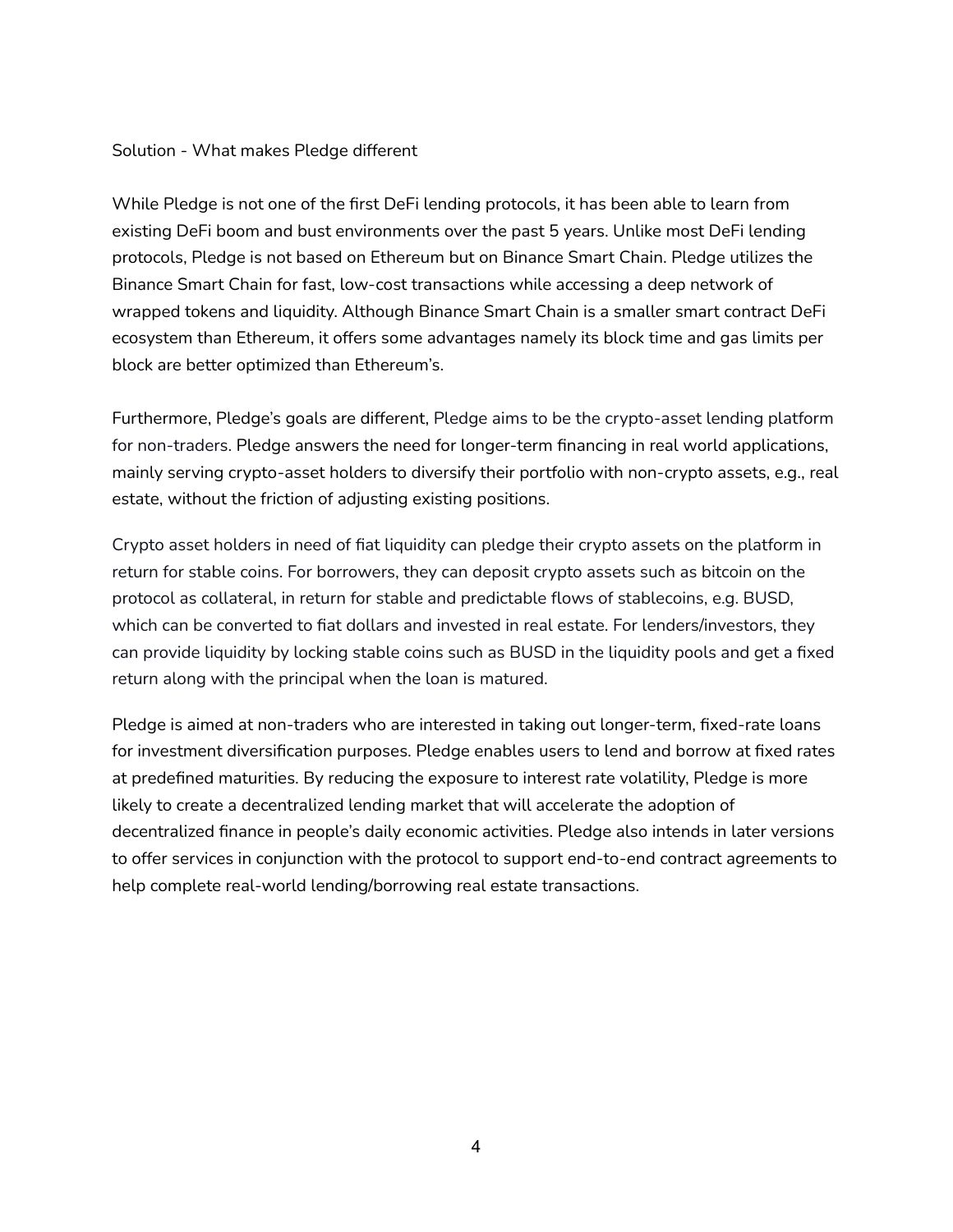# **Protocol Architecture**

There are three types of users who can interact with the Pledge Protocol: borrowers, lenders, and liquidity providers.

The Pledge's protocol is on Binance Smart Chain, and it facilitates fixed-rate, fixed-term crypto asset lending and borrowing utilizing a financial Defi instrument called pTokens. pToken offers a simple and secure way for Pledge users to commit to transfers of value at times in the future. Trading pToken allows users to move value from present value to future value in a time value money perspective. To facilitate the borrow, lending and liquidation functionalities, these pTokens are transferable tokens that represent a claim on a positive (entitled to receive) or negative (obligated to pay) cash flow at its designated maturity.

- Coins Accepted
	- $\circ$  Dai<sup>11</sup>
	- $\circ$  USDC $^{12}$
	- BTCB
	- BNB
- Tokens provided
	- pToken
	- liquidity token
	- PLGR token
- $\bullet$  There are 3 types of users -
	- Borrower: Deposits pTokens secured by over-collateralized assets to the liquidity pool and acquire corresponding stablecoins with no credit check and fast origination.
	- Lender: Deposits stablecoins into the liquidity pool and receive corresponding pTokens to earn a fixed APY for providing liquidity to the protocol.
	- Liquidity provider: Deposits stablecoins and corresponding pTokens into the pool which can be lent or borrowed by either party. Liquidity providers capitalize Pledge's liquidity pools and earn variable trading fees. Each time a lender or borrower makes a transaction, they pay a transaction fee to liquidity providers in their pools.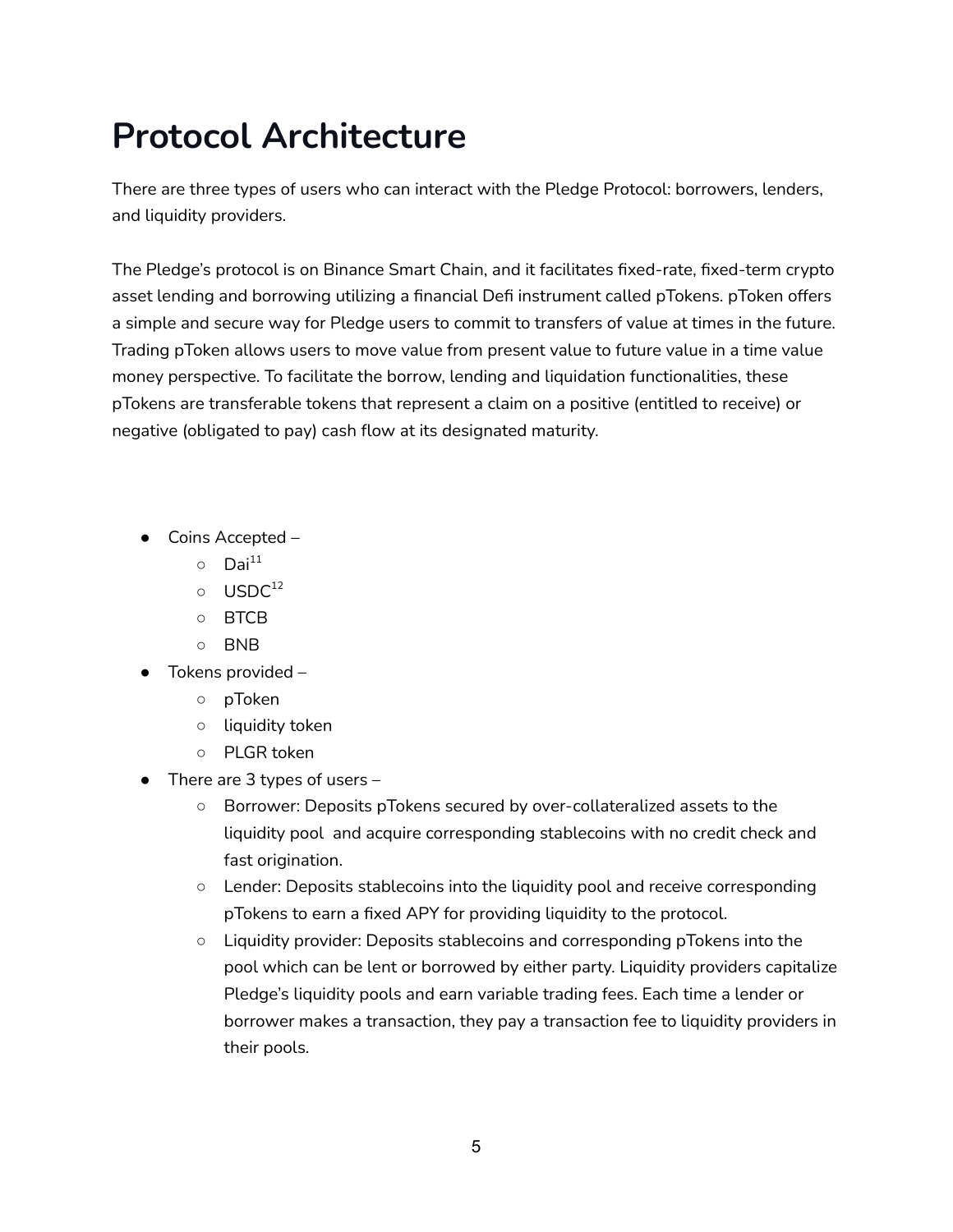### **Lending**

Users can supply stablecoins to the Pledge Protocol and participate as lenders. Lenders can deposit stable coins into the liquidity pool to receive corresponding **pTokens** (e.g. deposit  $\mathsf{BUSD^{14}}$  to receive p $\mathsf{BUSD}$ , which can be used to redeem a fixed amount of stablecoins at a specific point in the future. The take\_p\_token function allows lenders to deposit liquid stablecoins (i.e. BUSD) to the market in exchange for the right to receive a cash flow at a future maturity. The amount which can be withdrawn is greater than the initial deposited amount to compensate the lender. The exchange rate that the user receives implies a fixed interest rate on their loan between the moment they trade and the time that their pTokens mature.

**pTokens** like pBUSD are the building blocks of the Pledge Platform, which are transferable tokens that represent a claim on a positive (entitled to receive) or negative (obligated to pay) cash flow at its designated maturity. pTokens can be used to hedge against other assets or moved into cold storage wallets that support Binance Smart Chain.

- Time Period Minimum 3 Months
- $\bullet$  General Steps
	- 1. The lender decide how much stablecoins such as DAI or USDC to lend and how long to hold that deposit for
	- 2. The lender will receive a fixed interest rate payment amount as part of that  $1^\text{st}$ decision for depositing the stablecoins
	- 3. The lender will receive periodic payments in the form of pTokens
	- 4. When the loaned amount/loan amount matures, the lender can redeem their pToken for currency.

In the following example, a lender deposits 1,000 BUSD to the liquidity pool in exchange for 1,025 3-month-pBUSD. With a 3 month maturity, this implies a fixed APY of 10%. When the loan matures on March 1, 2021, the lender is eligible for redeeming 1,000 BUSD principal and the 25 BUSD interest. (non-compounding interest in this example)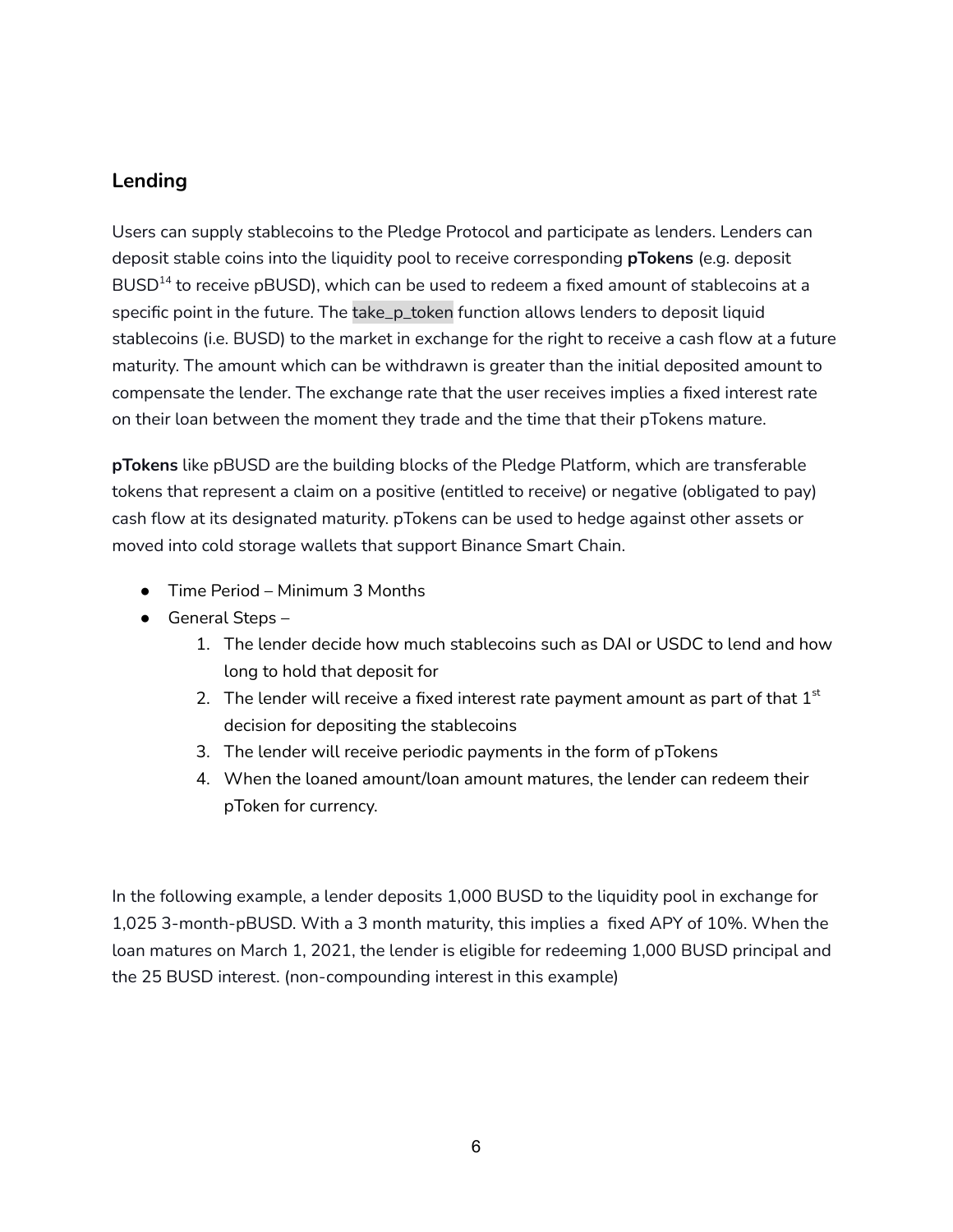### **Borrowing**

Users who want to borrow stablecoins from the Pledge liquidity pools must deposit pTokens collateralized by corresponding crypto assets (e.g. BTCB). The pTokens must be over collateralized to prevent a liquidation event. The pTokens can be deposited into the liquidity pool in exchange for corresponding stablecoins. pTokens entails a future obligation to repay a larger, fixed amount of corresponding tokens at a specific point in the future. The deposit\_p\_token function allows users to deposit a pToken obligation in order to receive liquid tokens which can be converted to a fixed amount of fiat tokens. pTokens are secured by over-collateralization and will enable up to 75% of that collateral value borrowed. More details on liquidation will be further discussed in the next section.

Borrowers will be subjected to a fixed, compounded interest rate applied per block. To redeem the collateral asset, the borrower must pay off their origination balance and compounded interest back to the protocol.

- $\bullet$  Time Period Minimum 3 Months
- $\bullet$  General Steps -
	- 1. The Borrower deposits an amount of stablecoin such as ETH, USDC or DAI to put up as collateral.
	- 2. Then the borrower decides how much money he/she would need to borrow and how much time he/she would take to pay off the borrowed amount. As they decide this, a borrower interest rate on screen will appear for the borrower to pay while taking the loan out.
	- 3. The borrower then receives pTokens worth the value desired in the borrowed amount.
	- 4. The borrower can now sell the positive pToken into its liquidity pool in exchange for currency. Currency will typically take the form of a stablecoin such as DAI or USDC.
	- 5. Now the borrower has currency they can withdraw and a future obligation to repay a fixed amount of currency by their deposit. Note the borrowed amount must be less than the collateralized amount.
	- 6. When the debt matures at a future date, the borrower can either repay the currency that was owed or their collateral can be used to cover their debt to the protocol.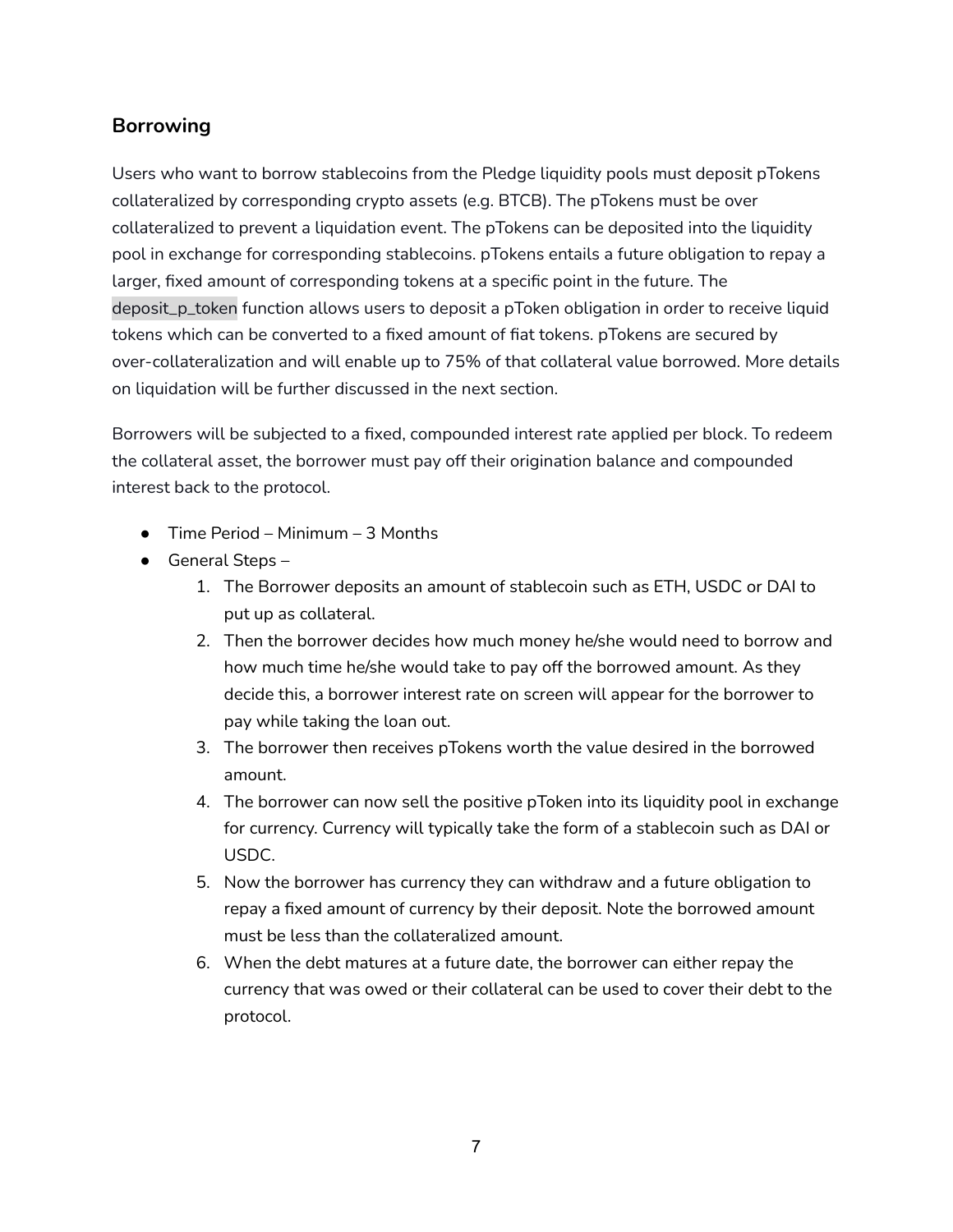In the following example, a borrower pledges 1 BTCB as collateral to mint 41,000 3-month-pBUSD, implying a fixed APY of 10%, which can be exchanged for 40,000 BUSD tokens in the liquidity pool. When the loan matures on March 1, 2021, the borrower is obligated to pay back 40,000 BUSD principal and 1,000 BUSD interest. (non-compounding interest in this example)

# Providing Liquidity

Liquidity providers enable and capitalize liquidity pools on Pledge. They deposit stablecoins and corresponding pToken pairs at the prevailing exchange rate to the liquidity pools and act as counterparty to the lenders and borrowers that are active on the protocol. They can provide liquidity to a market at a specified maturity by calling the add\_liquidity and remove\_Liquidity functions.

When a liquidity provider supplies tokens to a liquidity pool, liquidity tokens are minted to account for the contribution. Liquidity tokens represent their proportional claim on both tokens in the pool. Transaction fees are charged each time a lender or borrower swaps between a token pair which is shared among liquidity providers pro rata to their contribution to the pool. A liquidity provider can redeem liquidity tokens for correspondent underlying assets and eligible transaction fees at any time.

- Time period no time period
	- 1. The liquidity provider first decides a liquidity pool and the amount of stablecoin they want to supply as liquidity.
	- 2. Then the liquidity provider receives pTokens as the value amount of stablecoin they plan to supply to the liquidity pools.
	- 3. The liquidity provider then deposits their stablecoin and their positive pTokens into the liquidity pool and receives liquidity tokens in return.
	- 4. The liquidity provider now has liquidity and an obligation that is offset by the positive pToken that their liquidity tokens entitle them to.
	- 5. As trades are made with lenders and borrowers the pToken money amount increases and the future value of stablecoin increases over time from the present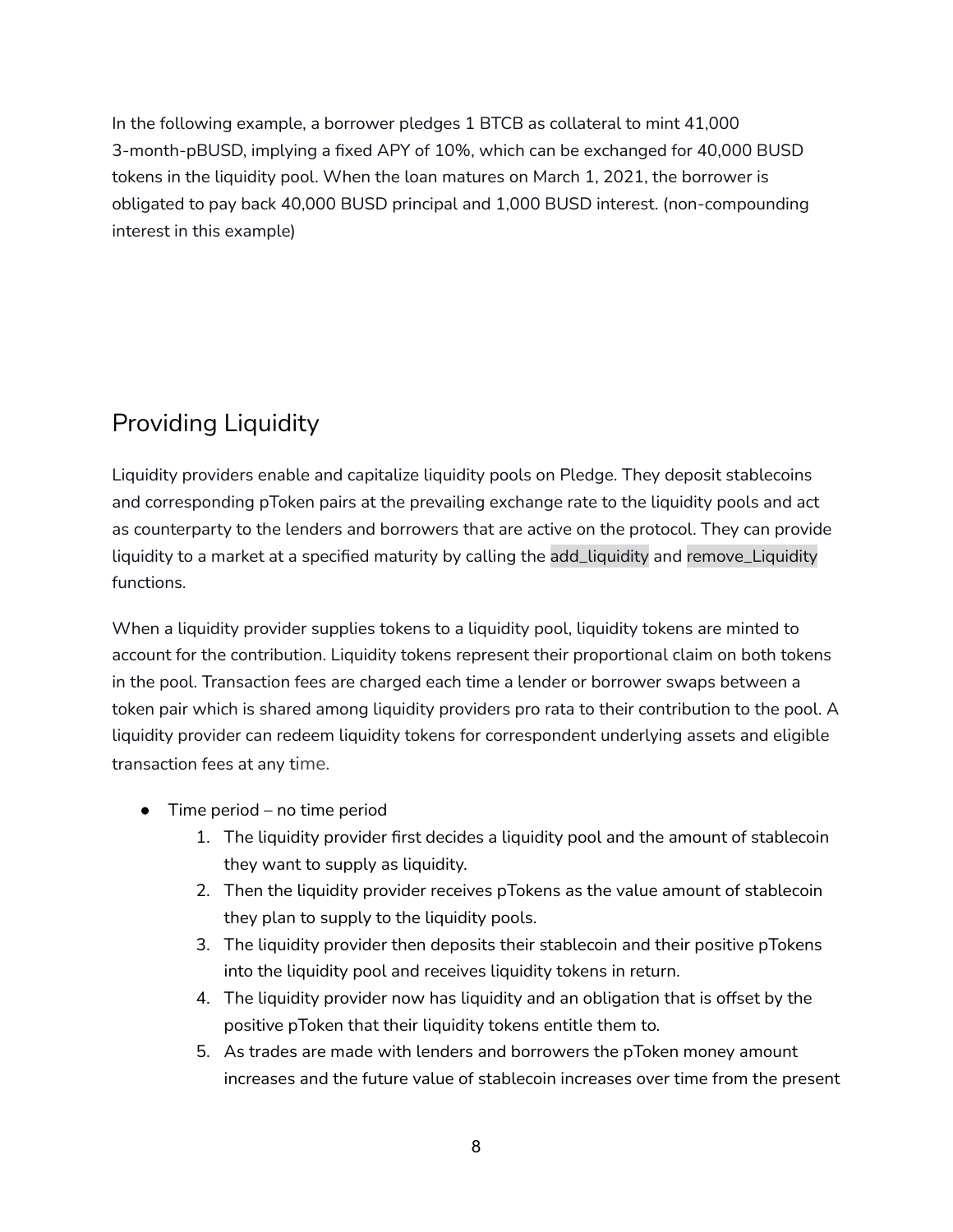value position. This allows the liquidity provider to earn more stablecoin over time.

- 6. A liquidity provider can redeem liquidity tokens for their underlying assets or stablecoins at any time.
- **Dynamics of Liquidity Providers** 
	- Note when a liquidity provider provides stablecoin currency to a liquidity pool, they receive liquidity tokens. These liquidity tokens represent their proportional claim on the currency and the pTokens in that pool.
	- A liquidity provider can redeem liquidity tokens for these underlying assets/stablecoins at any time.
	- A liquidity provider's profit and loss shows them the amount of money they have made or lost at any given time. A liquidity provider's P&L is calculated as the difference between their net current holdings and their initial deposit. At the time of the initial deposit, a liquidity provider's P&L is 0 because their net current holdings = their initial deposit.
	- Over time as lenders and borrowers make trades, the stablecoin that is deposited increases in value as more pTokens are issued. When this happens the liquidity provider has a positive net pToken position. If they were to withdraw their liquidity now, they would hold more stable coins than stablecoin then when they deposited. The liquidity provider's positive pToken position is dependent on the exchange rate between the present value stablecoin and the future value stablecoin or the rate of the pToken money in circulation.

## Fixed Interest Rate

**Exchange Rate:** the spot rate at which pTokens are exchanged for liquid tokens. **Implied Period Rate**: the interest rate over the period that is implied by the exchange rate (i.e. impliedPeriodRate = (exchangeRate - 1) \* MATURITY\_LENGTH / timeToMaturity)

Note that the conversion rate of a stablecoin and its pToken is calculated when the trade is made. This means, in effect, the interest rate for this lending transaction is fixed from that point on. A lender will not have to deposit any more assets for the cash flow that they are promised; the borrower will not have to pay more interest for the liquid token they are to receive.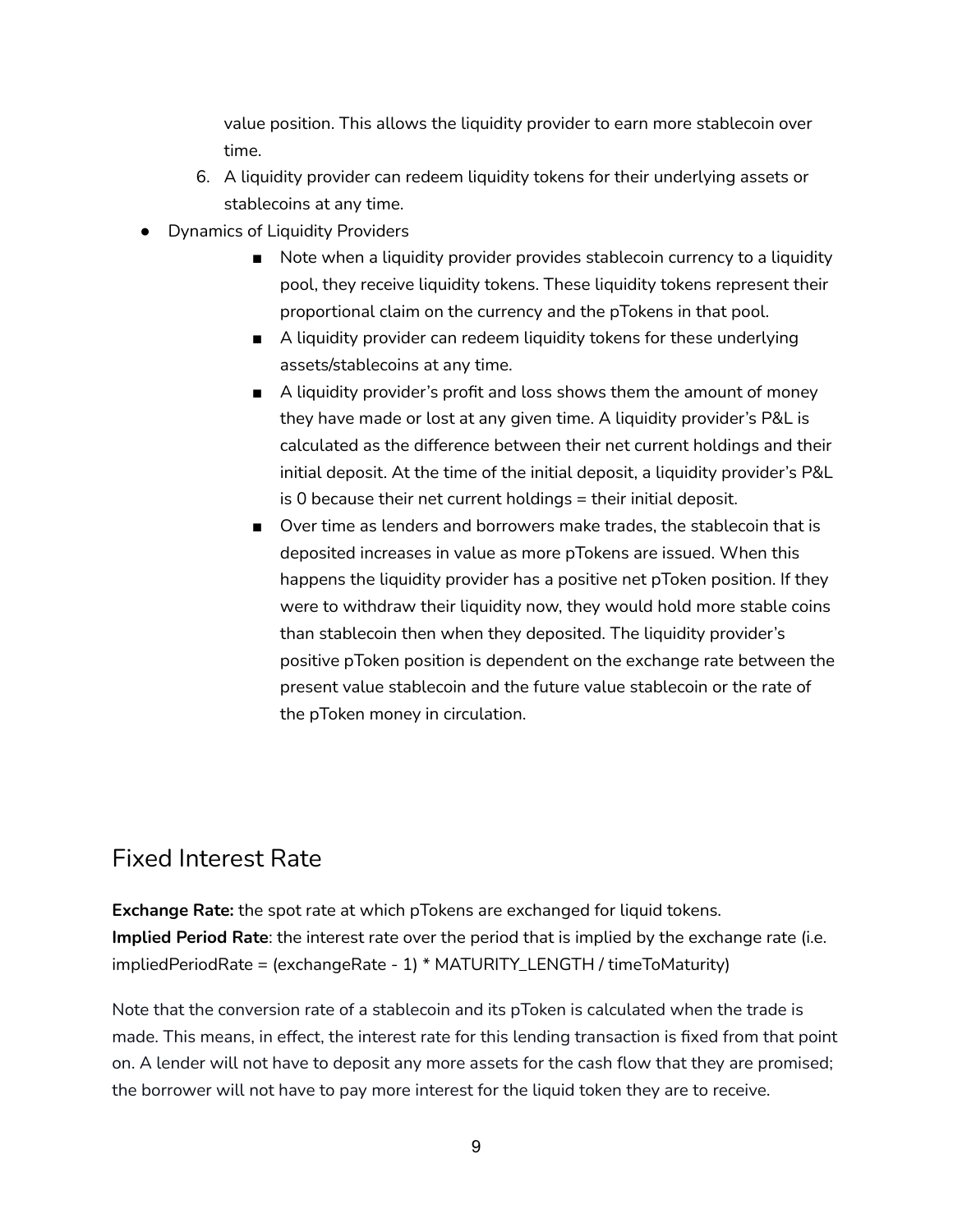For example, a lender deposits 1,000 BUSD that mature in 1 year. Once this trade is made, the lender has entered into a fixed-rate loan at a 10% annualized rate for a term of 1 year. From this point on, none of these terms will change. This does not mean that the next lender to trade will also receive the same 10% annualized rate and the next lender might receive a different fixed rate. This is how Pledge provides fixed rates at fixed maturities.

### Interest Rate Curve

Pledge Protocol features a special liquidity curve designed to minimize slippage when trading pTokens based on the logit function, which greatly reduces the slippage and can create an upper / lower bound for the exchange rate. The center part of the curve is relatively flat thus remains a very stable exchange rate under normal conditions. The edges of the curve change exponentially and will incentivize the market to trade the exchange rate back to the flatter, middle area. As the protocol grows we expect to increase the sophistication of the liquidity curve and make changes to parameters via on-chain governance.

# **Implementation & Architecture**

# **The Pledge Contract**

### Building Blocks

- Pledge contract: work with BSC smart chain and Chainlink chain, to fulfill borrow/lend/liquidation functionalities
- HTML Pages: including html pages, css, images which will be shown on the user's browser, support the user to do the process
- Javascript code : code which runs on the user's browser and get the input from HTML pages, and call wallet plugin to work with pledge contract

Other building block we will use but not implemented by us:

- Price contract: runs on the chainlink chain to provide the updated price for the coin
- BSC Dataseed service: in the ethernet, it is infura, and for BSC, it is dataseed service provided by Biance.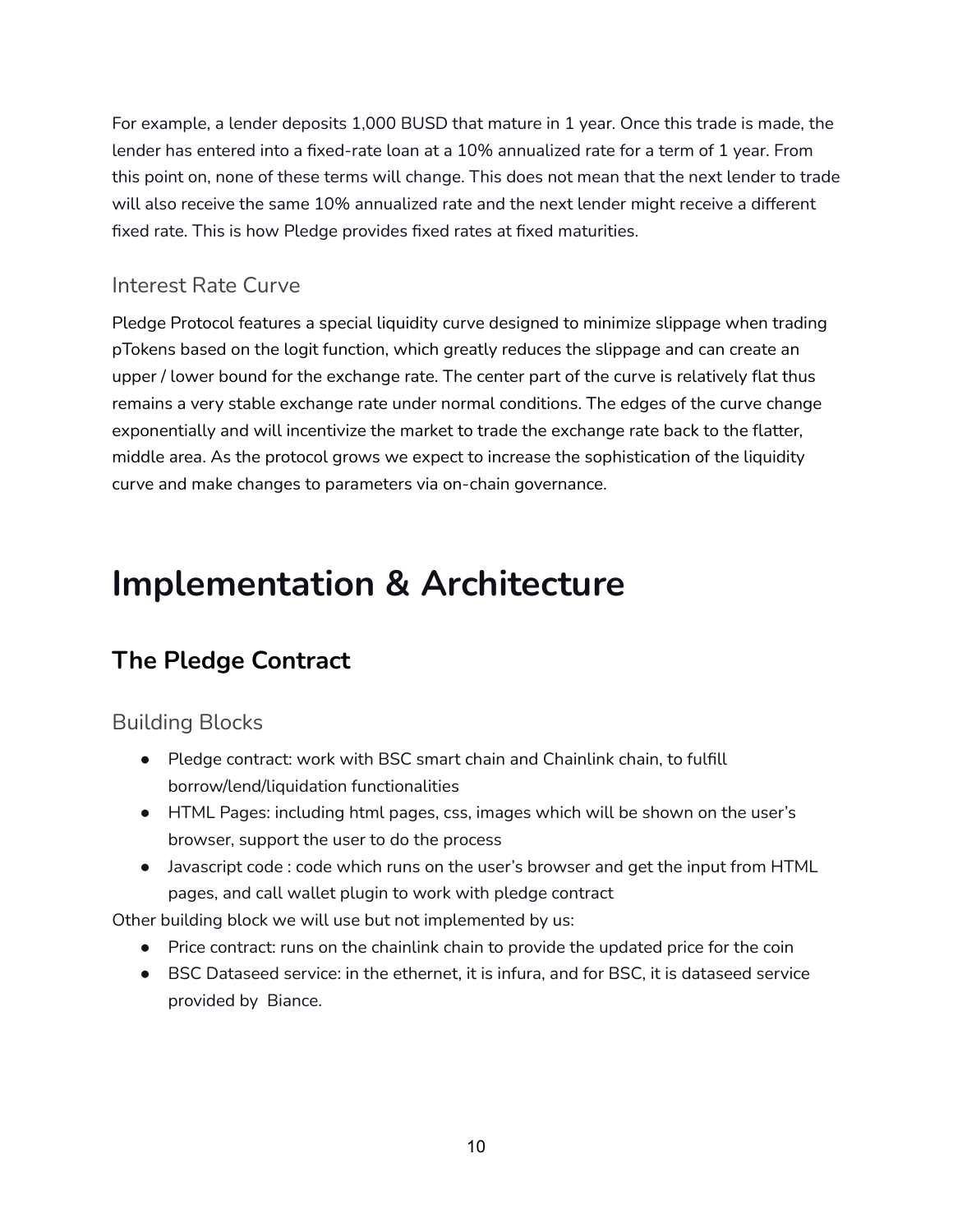### Alpha Version Implementation

In the alpha version, Pledge protocol will support 4 crypto assets: BCTB, BNB as collateral and USDC, DAI, ETH as stablecoins. Users can deposit USDC, DAI and ETH as collateral to generate pUSDT or pBUSD tokens. Users can use their Metamask wallet to interact with the Pledge Protocol for alpha.

interest model: Pledge protocol utilizes an interest rate model that achieves an interest rate equilibrium, in each money market, based on supply and demand. collateral rate: 1 BTC: 50K - how much money can he get ? 1.5 Stakeholder 1: give BTC, and the DAI Stakeholder 2: give DAI, and get the contract

S1: BTC: 30K collateral rate: 2 borrow 15K BTC price 16K S2: contract 15K back + interest

16K S1, I collateral more BTC, guarantee 2 S3 liquidation: pay 16K DAI , get BTC back(BTC price 16.5K)

## **User Accounts**

Each participant using Pledge can have one or multiple accounts represented by their BSC address. Each account has a portfolio of liquid token balance, pToken balance, and liquidity token balance, which can be aggregated to calculate the **net position per currency** and **excess collateral** of the account.

### **Excess Collateral**

**Excess collateral** is the amount of tokens an account has deposited beyond the minimum collateralization requirement for its current obligations, used to evaluate an account's collateral position. It represents a buffer to withstand market price volatility to prevent liquidation events. If an account's excess collateral figure is high, the account is adequately collateralized, with the excess collateral being the amount of tokens it is allowed to withdraw. If the account's excess collateral figure is negative, it is under-collateralized and subject to liquidation.

The amount of an account's excess collateral is derived from the aggregated amount of the net position of each currency converted to a BUSD-denominated figure.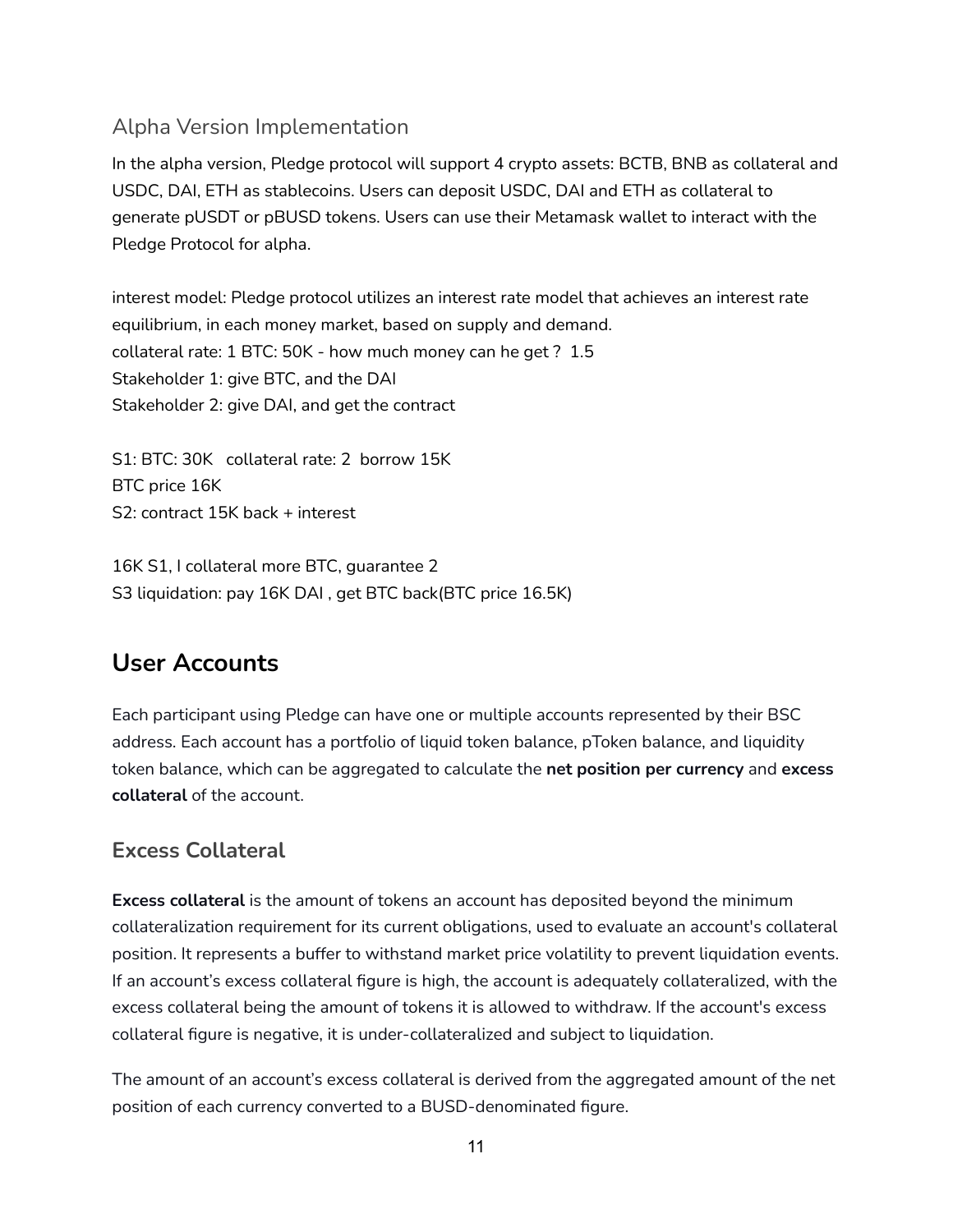For each currency, an account has 3 positions: liquid tokens (BUSD, BTCB, BNB), pTokens (pBUSD, pDAI), and Liquidity Tokens. Calculating the excess collateral amount requires converting the present value of these assets to a common denominator - BUSD - and aggregate them. In the conversion process, a few measures are applied to mitigate price volatility: when calculating the present value of pTokens, a reduction is applied to positive pToken balance; a currency buffer is applied when converting the collateral value to BUSD to account for the exchange rate risk incurred.

**Present Value Conversion** When calculating the present value of each collateral asset in an account's collateral position, on Pledge, a reduction will be applied to assets (not debt). In the calculation, liquidity tokens are decomposed and added to liquid token and pToken positions accordingly with a 25% reduction to account for liquidity risks. When discounting pTokens for its present value, we apply another reduction to positive cash flows under the exchange rate retrieved from liquidity pools to mitigate risk.

**BUSD-denominated Conversion** After Pledge calculates the value of an account's collateral position of each asset, Pledge aggregates BUSD-denominated positions of each currency. On Pledge, a discount will be applied to every positive collateral asset position that reflects the riskiness or price volatility of that asset. This discount is known as a **buffer**. It ensures that there is ample time for an account to be liquidated before a market move pushes it into insolvency.

# **Liquidation Risk**

When an account no longer has any excess collateral to buffer price volatility, it will be liquidated to ensure solvency. This can occur if the price of collateral assets plunge.

When a liquidation event is triggered, Pledge will start to sell off assets in an account's portfolio in order to generate BUSD to mitigate risks. The liquidation process will first extract collateral from liquid token balances before proceeding on to other balances with no immediate liquidity.

### **Liquidating Liquid Token Balances**

BTCB can be held as collateral for minting pBUSD tokens. Take the following portfolio that has a 40% currency buffer on the BTCB/BUSD price:

| <b>Initial Portfolio</b> |  |  |  |  |  |
|--------------------------|--|--|--|--|--|
|--------------------------|--|--|--|--|--|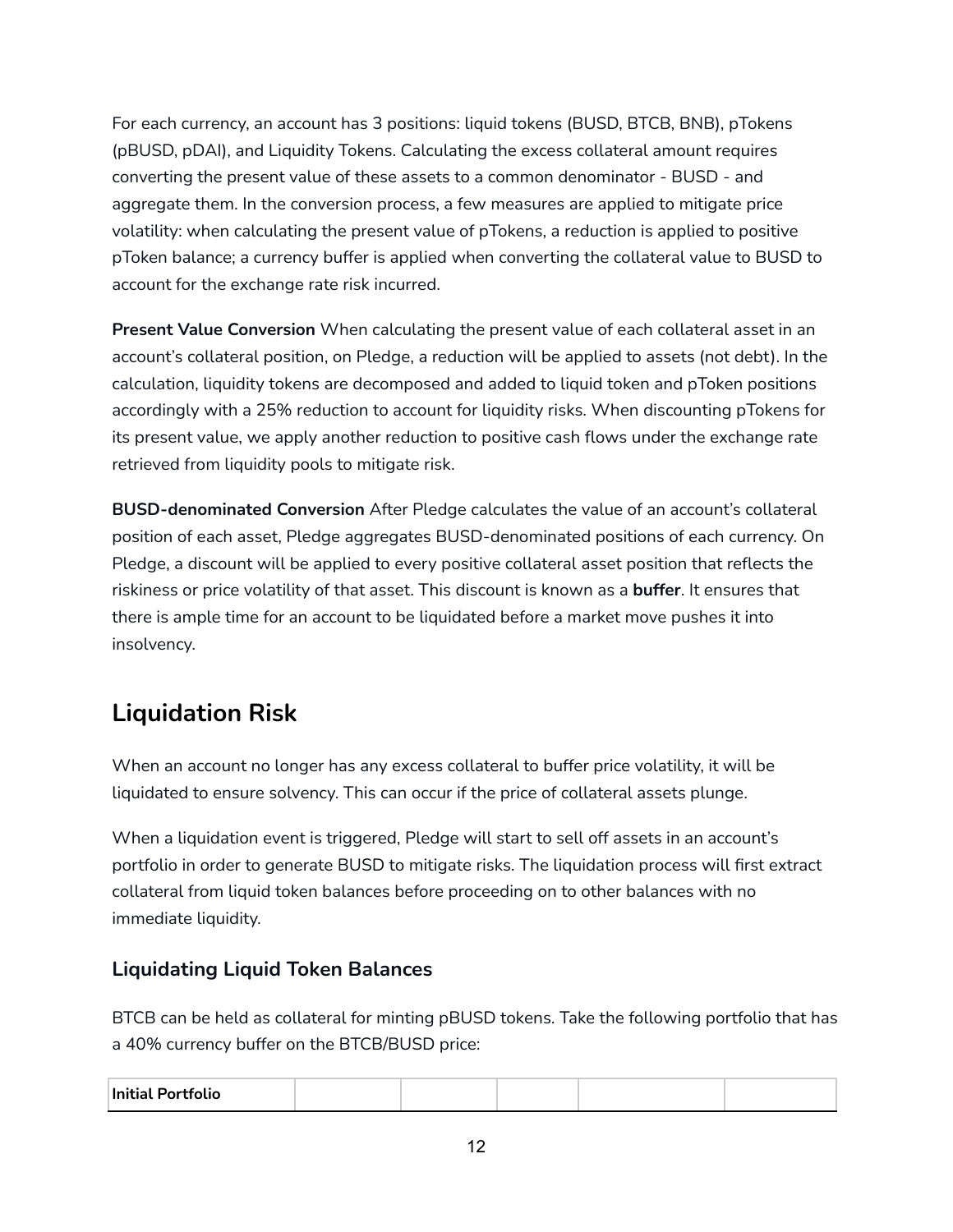|                                | <b>BTCB</b>  | pBUSD        | <b>BTCB/BUSD</b>       | 60,000.00 |
|--------------------------------|--------------|--------------|------------------------|-----------|
|                                | (collateral) | (debt)       | <b>Currency Buffer</b> | 1.40      |
| Position                       | 1.20         | $-50.000.00$ | collateralization %    | 102.86%   |
| Position<br>(BUSD-Denominated) | 51,428.57    | $-50000.00$  | free collateral        | 1,428.57  |

Assume this portfolio was collateralized when BTCB/BUSD was priced at 60,000, but the TBTC price has since dropped to 50,000. The portfolio is at risk of becoming insolvent, liquidation process will be triggered.

| <b>Liquidating Cash Tokens</b><br>(before liquidation) |                             |                 |                        |             |
|--------------------------------------------------------|-----------------------------|-----------------|------------------------|-------------|
|                                                        | <b>BTCB</b><br>(collateral) | pBUSD<br>(debt) | <b>BTCB/BUSD</b>       | 50,000.00   |
|                                                        |                             |                 | <b>Currency Buffer</b> | 1.40        |
| Position                                               | 1.20                        | $-50,000.00$    | collateralization %    | 85.71%      |
| Position (BUSD-Denominated)                            | 42,857.14                   | $-50,000.00$    | free collateral        | $-7,142.86$ |

Pledge will allow a liquidator to purchase the BTCB with BUSD at a discount to the prevailing price and deposit BUSD to offset the debt. (0.62BTBC was liquidated for 15,600 BUSD in our case). Now the portfolio looks as follows (note that the -50,000 BUSD debt is net out with the 50,000 BUSD balance at the price of 47,500 BTBC/BUSD)

| <b>Liquidating Cash Tokens (after</b><br>liquidation) |              |              |                        |           |
|-------------------------------------------------------|--------------|--------------|------------------------|-----------|
|                                                       | <b>BTCB</b>  | pBUSD        | <b>BTCB/BUSD</b>       | 50,000.00 |
|                                                       | (collateral) | (debt)       | <b>Currency Buffer</b> | 1.40      |
| <b>Position</b>                                       | 0.58         | $-20,360.00$ | collateralization %    | 101.04%   |
| Position (BUSD-Denominated)                           | 20,571.43    | -20,360.00   | liquidation %          | 52%       |

### **Liquidating pTokens Balances**

Liquidating pTokens works similarly to liquidating cash with one extra step. The liquidator must first convert the pTokens to cash by either selling them in Pledge liquidity pools or by purchasing the pTokens at its collateral value. Once the pTokens are converted to cash tokens, liquidation proceeds as normal. Liquidating ptokens improves an account's excess collateral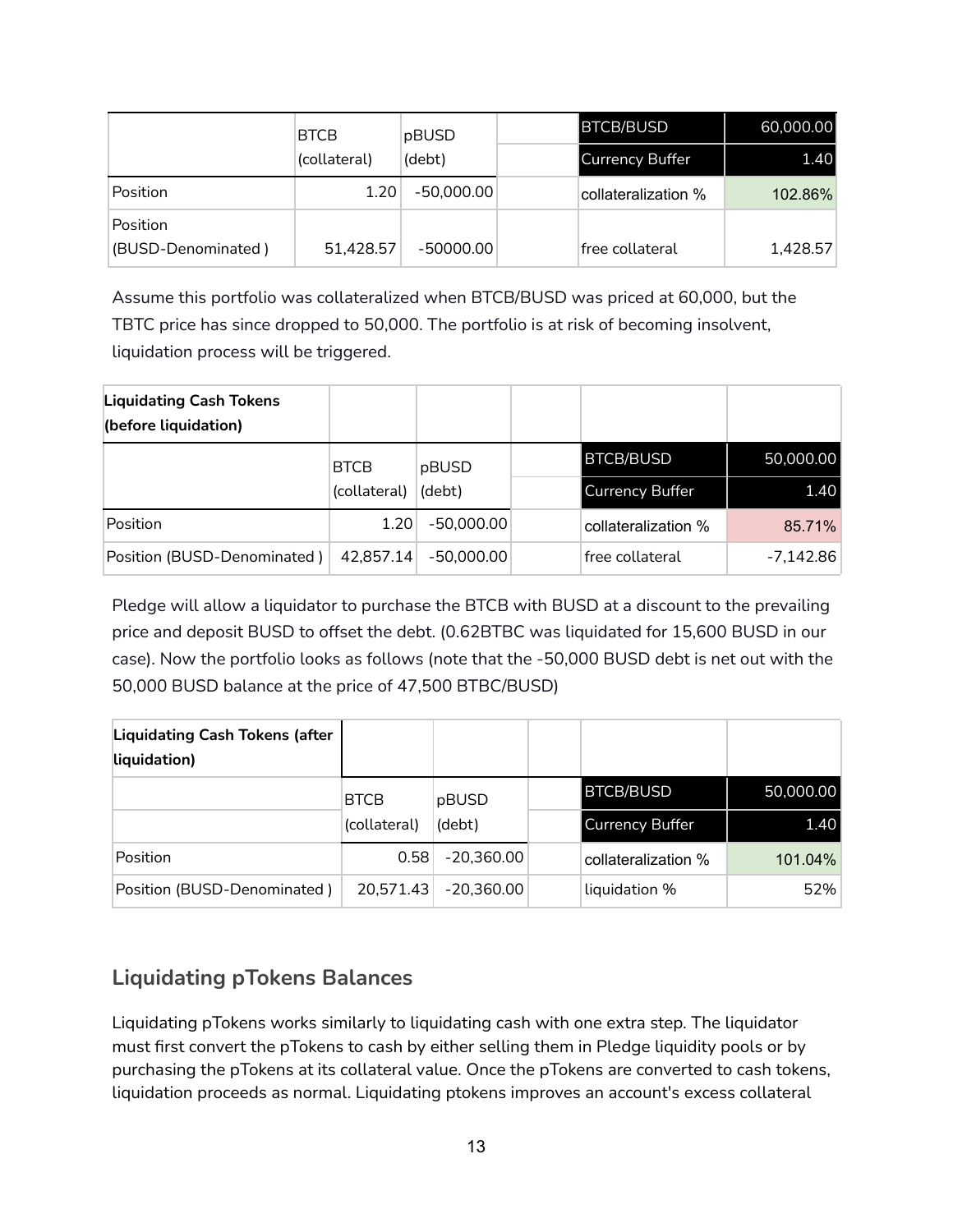position by increasing the account's collateral surplus or decreasing the account's collateral requirement.

## **Governance**

Pledge Protocol is empowered by PLGR Token, a governance token to guarantee and incentivize the improvement of the protocol over time.

On-chain governance is designed to bootstrap the long term sustainability and prosperity of the Pledge Protocol, driven by Pledge's governance token PLGR. At genesis, 10,000 PLGR tokens will be minted to economically incentivize community participation.

The PLGR tokens fuels the Pledge governance mechanism and can be staked in on-chain voting for improvement proposals. Governance features include:

- Adding new crypto assets or stablecoins to the protocol
- Adjusting variable interest rates for all markets
- Setting fixed interest rates for each market
- Adding a new market for different maturity
- Voting on protocol improvements/proposals
- Delegate protocol reserve distribution schedules

In Alpha, a certain amount of PLGR tokens will be allocated to all borrowers as rewards to boost initial liquidity, proportional to the debt amount each account borrows. Similarly, a certain amount of PLGR tokens will also be allocated to lender/liquidity providers as rewards, proportional to the amount of liquidity each account provides. The PLGR rewards will be accumulated over the day and can be claimed at the end of the day.

# Conclusion

The Pledge Protocol is designed to provide a fully-decentralized and secured marketplace for fixed-interest, fixed-term lending. Pledge enables lenders to utilize their idle crypto assets by supplying liquidity to earn a fixed-amount of interest earnings; it also allows borrowers in need of liquidity to take loans pledged by over-collateralized crypto assets at a fixed, predictable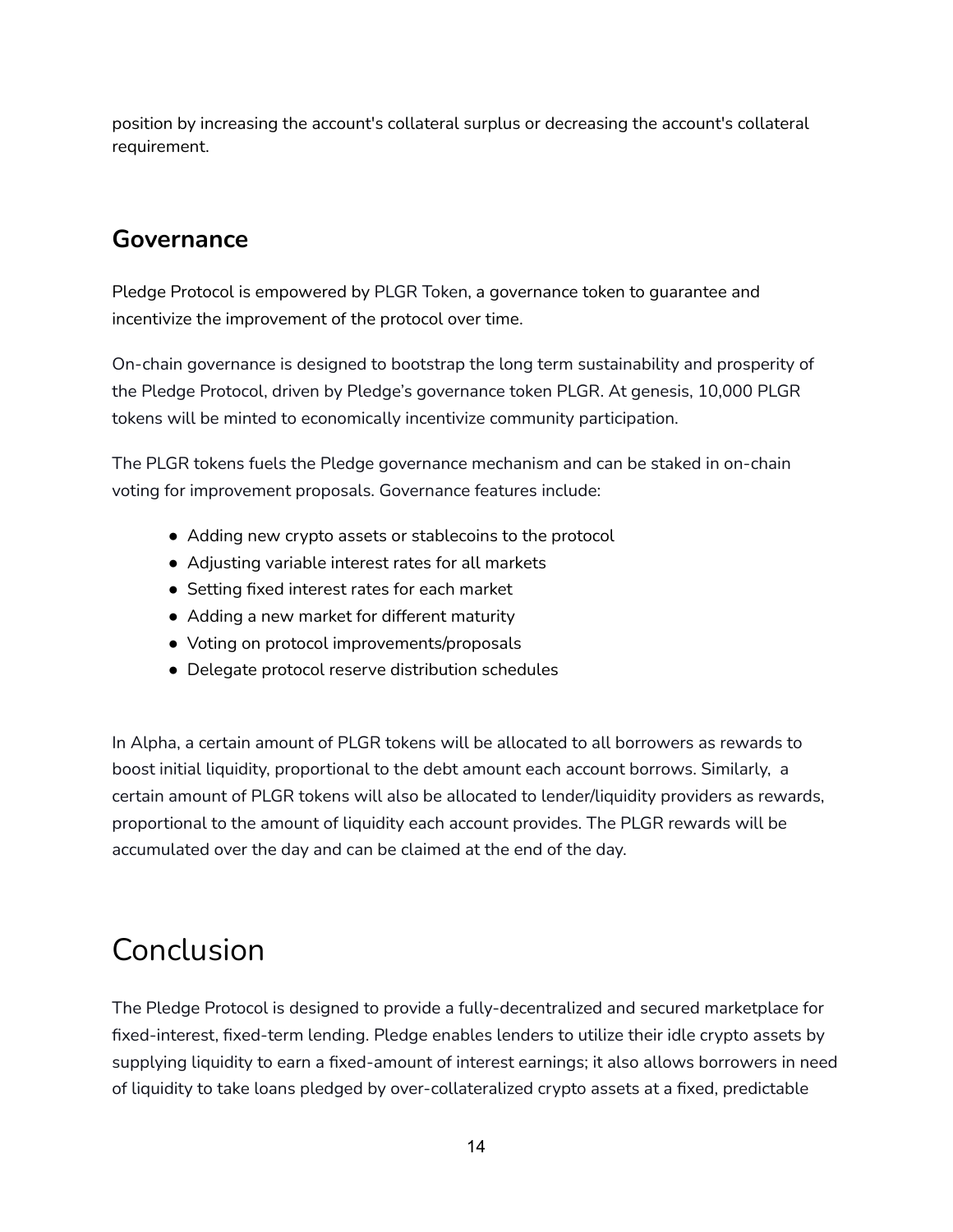cost. The alpha version will first run on Binance Smart Chain, to avoid friction and pain points when using Ethereum, including congestion, high gas fees and lack of interoperability with other ecosystems. This enables the creation of a scalable liquidity market completely governed by the community through its governance token PLGR.

# Bibliography

### References

- 1. *Compound Protocol, whitepaper written by Robert Leshner and Geoffrey Hayes, February 2019, https://compound.finance/documents/Compound.Whitepaper.pdf*
- *2. MakerDAO and DAI, whitepaper written by Maker Foundation Team, December 2017*

### *https://makerdao.com/whitepaper/DaiDec17WP .pdf*

- *3. DeFi Pulse, Maker, Value Locked: https://defipulse.com/maker*
- *4. Binance Smart Chain, <https://www.binance.org/en#smartChain>*
- *5. Notional , whitepaper https://docs.notional.finance/developers/whitepaper/whitepaper*
- *6. COMP Token Governance, Robert Leshner, February <https://medium.com/compound-finance/compound-governance-5531f524cf68>*
- 7. CeFi definition example <https://www.leewayhertz.com/defi-vs-cefi/>
- *8.* YouTuber Finematics Lending and Borrowing in DEFI Explained

#### **Definitions**

- 1. Binance Smart Chain is a network layer block chain that has smart contract functionality, runs parallel to Binance Chain, and has compatibility with the Ethereum Virtual Machine (EVM). It is an independent blockchain that could run even if Binance Chain went offline.
	- a. https://academy.binance.com/en
- 2. Protocols in crypto are basic set of rules that allow data to be shared between computers. For cryptocurrencies, they establish the structure of the blockchain – the distributed database that allow digital money to be securely exchanged on the internet. They also define the rules which dictate when a new block on the blockchain is created.
	- a. https://www.coinbase.com/learn/crypto-basics/what-is-a-protocol
- 3. Ethereum Ethereum is a decentralized, open-source blockchain with smart contract functionality. Ether (ETH) is the native cryptocurrency of the platform. After Bitcoin, it is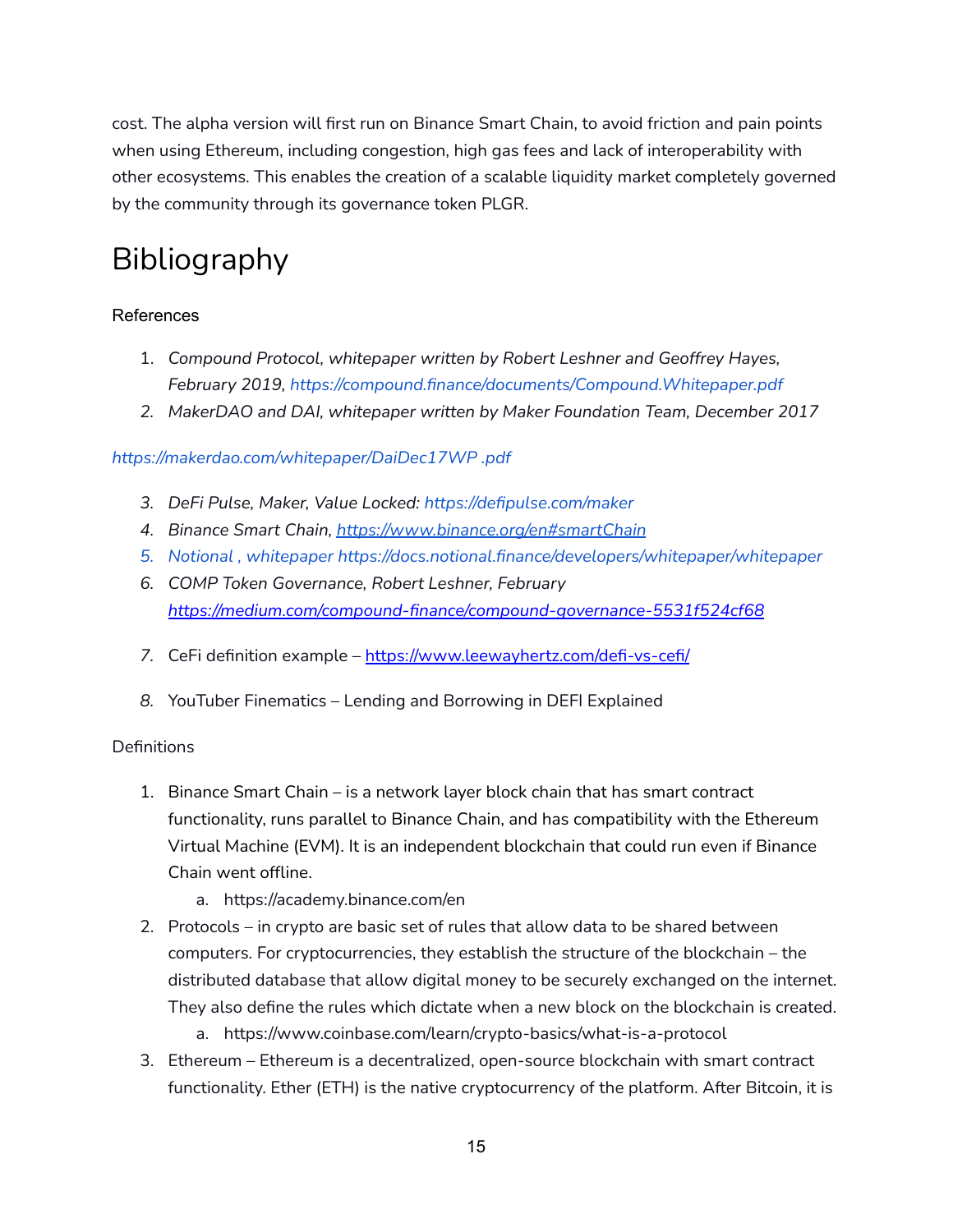the second-largest cryptocurrency by market capitalization.[1] Ethereum is the most actively used blockchain.

- a. https://en.wikipedia.org/wiki/Ethereum
- 4. Stablecoins Stablecoins are cryptocurrencies that attempt to peg their market value to some external reference. Stablecoins may be pegged to a currency like the U.S. dollar or to a commodity's price such as gold.
	- a. https://www.investopedia.com/terms/s/stablecoin.asp
- 5. APY stands for annual percentage yield. It takes into account the interest rate and compounding period to give you a single number that represents how much you will earn from that investment in one year.
	- a. [https://www.depositaccounts.com/blog/understanding-interest-rate-and-apy.ht](https://www.depositaccounts.com/blog/understanding-interest-rate-and-apy.html) [ml](https://www.depositaccounts.com/blog/understanding-interest-rate-and-apy.html)
- 6. DeFi Decentralized finance is a blockchain-based form of finance that does not rely on central financial intermediaries such as brokerages, exchanges, or banks to offer traditional financial instruments, and instead utilizes smart contracts on blockchains, the most common being Ethereum.
	- a. https://en.wikipedia.org/wiki/Decentralized\_finance
- 7. Liquidity Pools are crypto assets that are kept together to facilitate the trading of trading pairs (borrowing to lending, vice versa) on decentralized exchanges. The liquidity pool are pools of tokens locked in smart contracts that provide liquidity in decentralized exchanges in an attempt to attenuate the problems caused by the illiquidity typical of such systems. Liquidity pools are also the name given to the intersection of orders which create price levels that once reached – see the asset decide whether to continue to move in upward or downward.
	- a. <https://coinmarketcap.com/alexandria/glossary/liquidity-pool>
- 8. CeFi In centralized finance (CeFi), all crypto trade orders are handled through a central exchange. Funds are managed by specific running the central exchange. It means you don't own a private key that provides you access to your wallet and also, you are subject to the rules set by the centralized exchange.
	- a. <https://www.leewayhertz.com/defi-vs-cefi/>
- 9. KYC The Know Your Client or Know Your Customer is a standard in the investment industry that ensures investment advisors know detailed information about their clients' risk tolerance, investment knowledge, and financial position. KYC protects both clients and investment advisors.
	- a. <https://www.investopedia.com/terms/k/knowyourclient.asp>